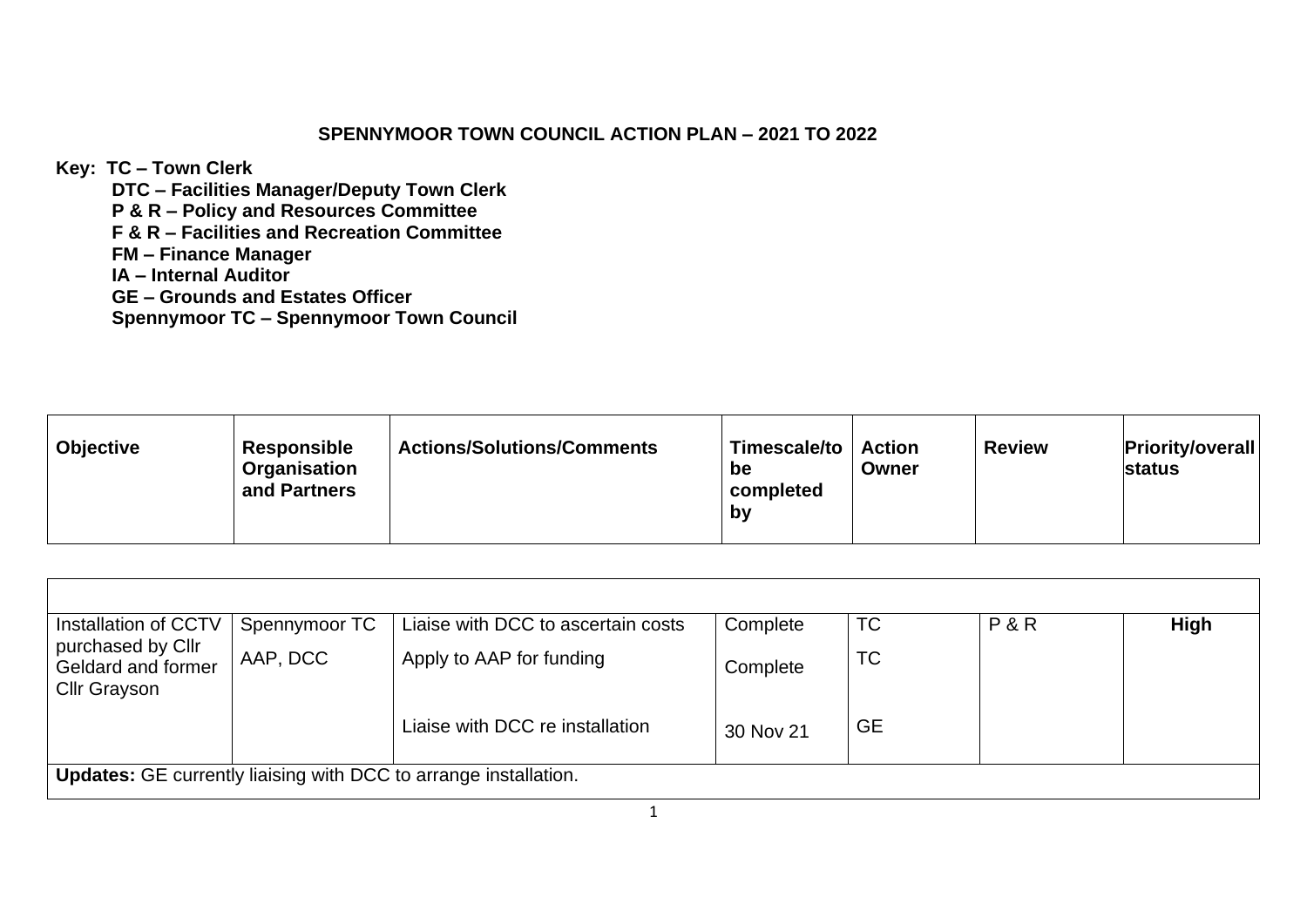| Spennymoor TC                                                                                            | Hold first workshop - all Members<br>invited (then bi-monthly meetings at<br>least) | Complete                                        | <b>TC</b>                     | P&R | High          |  |  |
|----------------------------------------------------------------------------------------------------------|-------------------------------------------------------------------------------------|-------------------------------------------------|-------------------------------|-----|---------------|--|--|
|                                                                                                          | Identify 5 reps from Groups                                                         | 30 Sept 21                                      |                               |     |               |  |  |
|                                                                                                          | Create a long term strategy for the<br>Council                                      | 31 March 22                                     |                               |     |               |  |  |
|                                                                                                          |                                                                                     |                                                 |                               |     |               |  |  |
| Next meeting $21^{st}$ September 21 – Meeting Held – report to P & R on $5^{th}$ October 2021 (complete) |                                                                                     |                                                 |                               |     |               |  |  |
|                                                                                                          |                                                                                     |                                                 |                               |     |               |  |  |
|                                                                                                          |                                                                                     |                                                 |                               |     |               |  |  |
| Spennymoor TC                                                                                            | <b>First report to Council</b>                                                      | 30 Sept 21                                      | DTC/FM                        | P&R | <b>Medium</b> |  |  |
| <b>Updates:</b>                                                                                          |                                                                                     |                                                 |                               |     |               |  |  |
| First report to P & R on 7 September $2021 - (complete)$ .                                               |                                                                                     |                                                 |                               |     |               |  |  |
| Next report to P & R in December 2021.                                                                   |                                                                                     |                                                 |                               |     |               |  |  |
| Spennymoor TC<br><b>NEREO</b>                                                                            | Review of FM/TC and DTC Job                                                         | 30 Sept 21                                      | <b>NEREO</b><br><b>TC/DTC</b> | P&R | <b>High</b>   |  |  |
|                                                                                                          |                                                                                     | 5 Oct 21                                        |                               |     |               |  |  |
|                                                                                                          | Recruitment process - advert,<br>shortlisting, interviews, appointment              | 30 Nov 21                                       |                               |     |               |  |  |
|                                                                                                          | October meeting postponed<br><b>November meeting -</b>                              | <b>Descriptions</b><br><b>Report to Council</b> |                               |     |               |  |  |